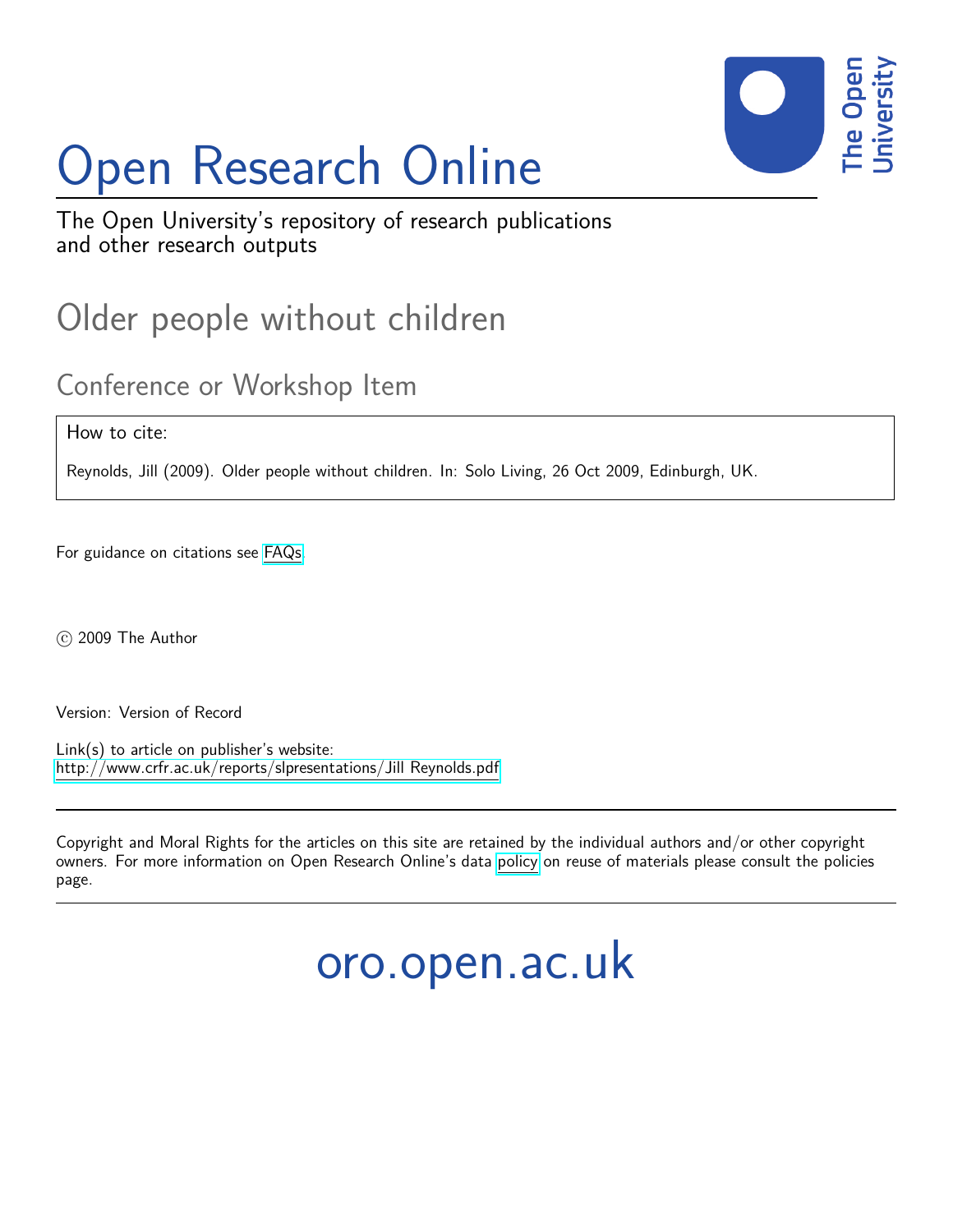

## Older people without children

### Jill Reynolds Solo Living Seminar 26th Oct 2009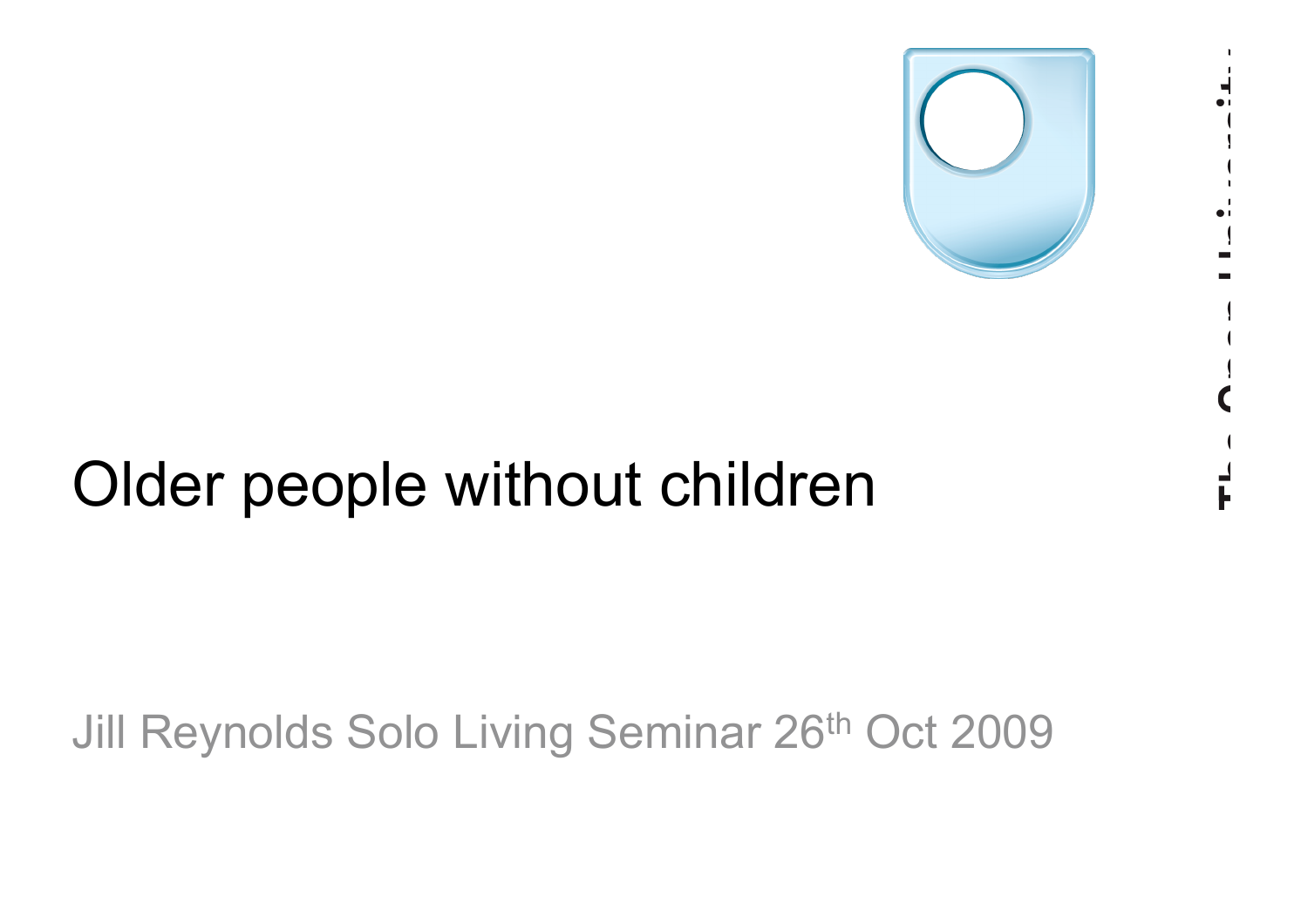

# What do we know about the old and childless?

- In my research for The Single Woman: a Discursive Investigation I found that participants without children often conflated 'singleness' and 'childlessness'.
- It's only been for decades that we can't assume single=childless
- There's relatively little work, either quantitative or qualitative that considers childless as a category in its own right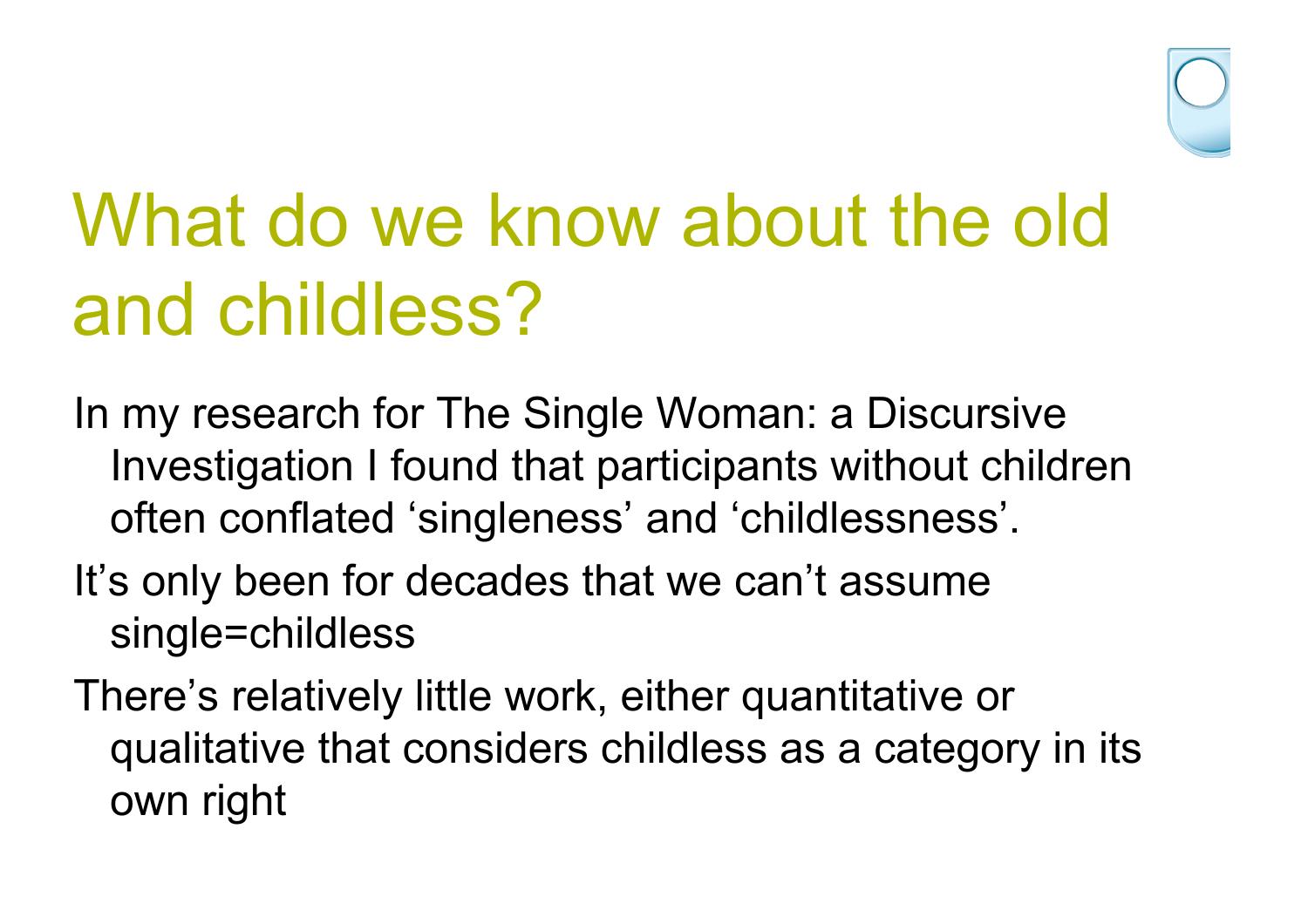

# What I would like to do is:

- A qualitative longitudinal examination of the subjective experience of people aged 60+ who do not have children
- Explore, through interview transcripts, the discursive constitution of ageing and childlessness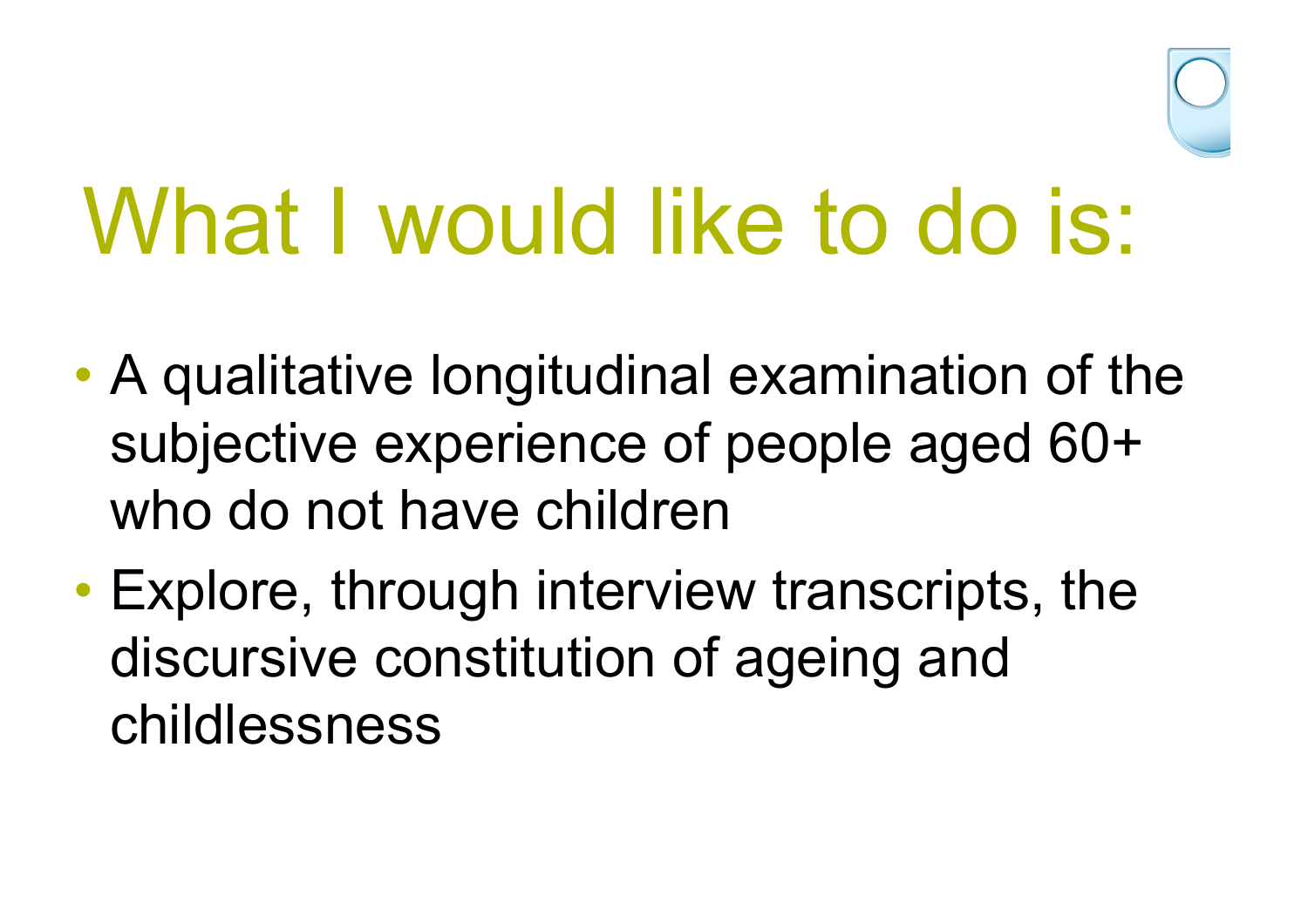

## Inclusive sample

- Couples living apart or together
- Single people, divorced or widowed
- Re-interview selection from The Single Woman
- Heterosexual or homosexual
- 'Lost' children death ?include through divorce?
- Acquired 'step-children'.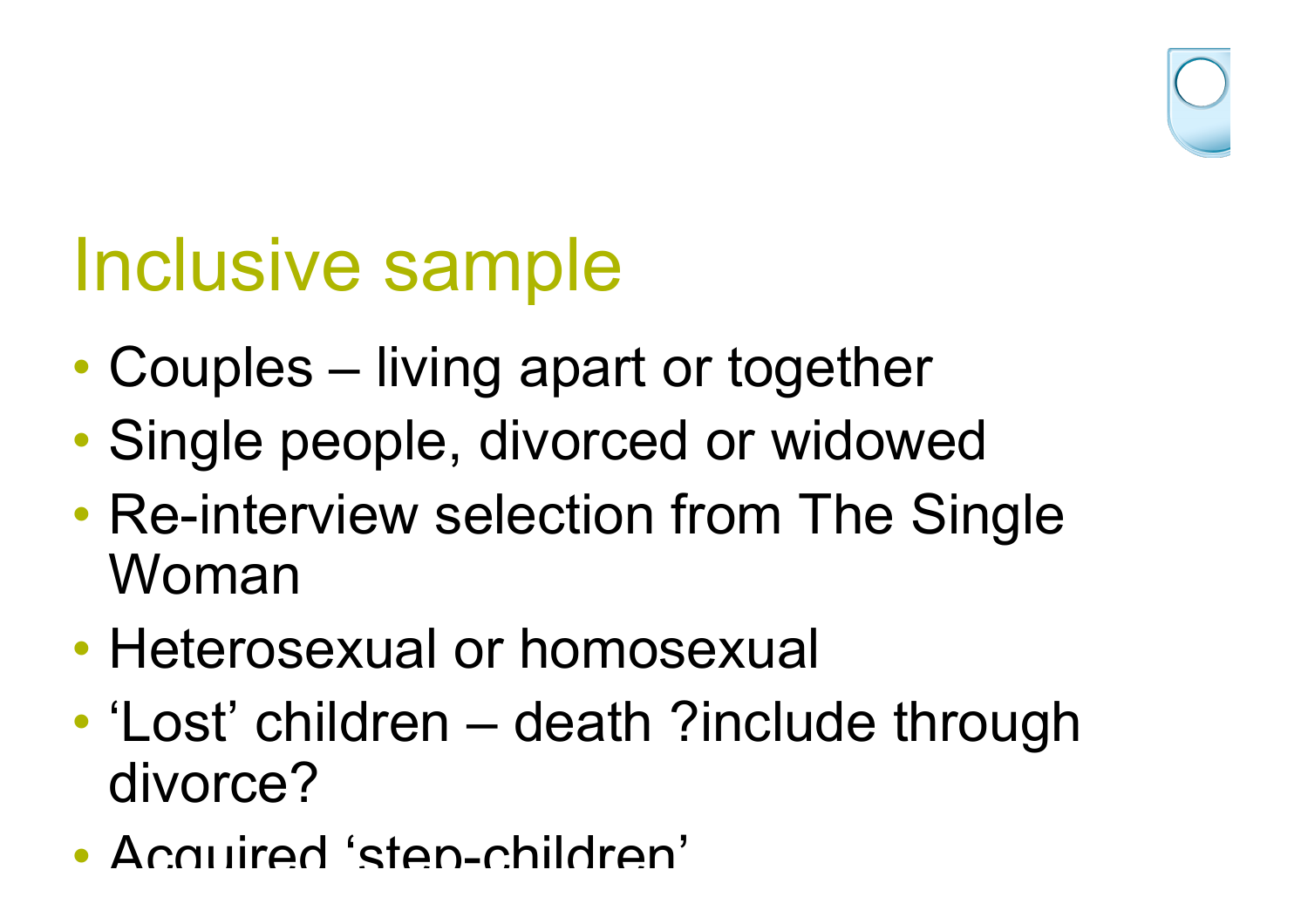

## The Oldest Generation

• Compare with Timescapes study of the oldest generation – people over 75 – sample found through kinship networks so only one person without children.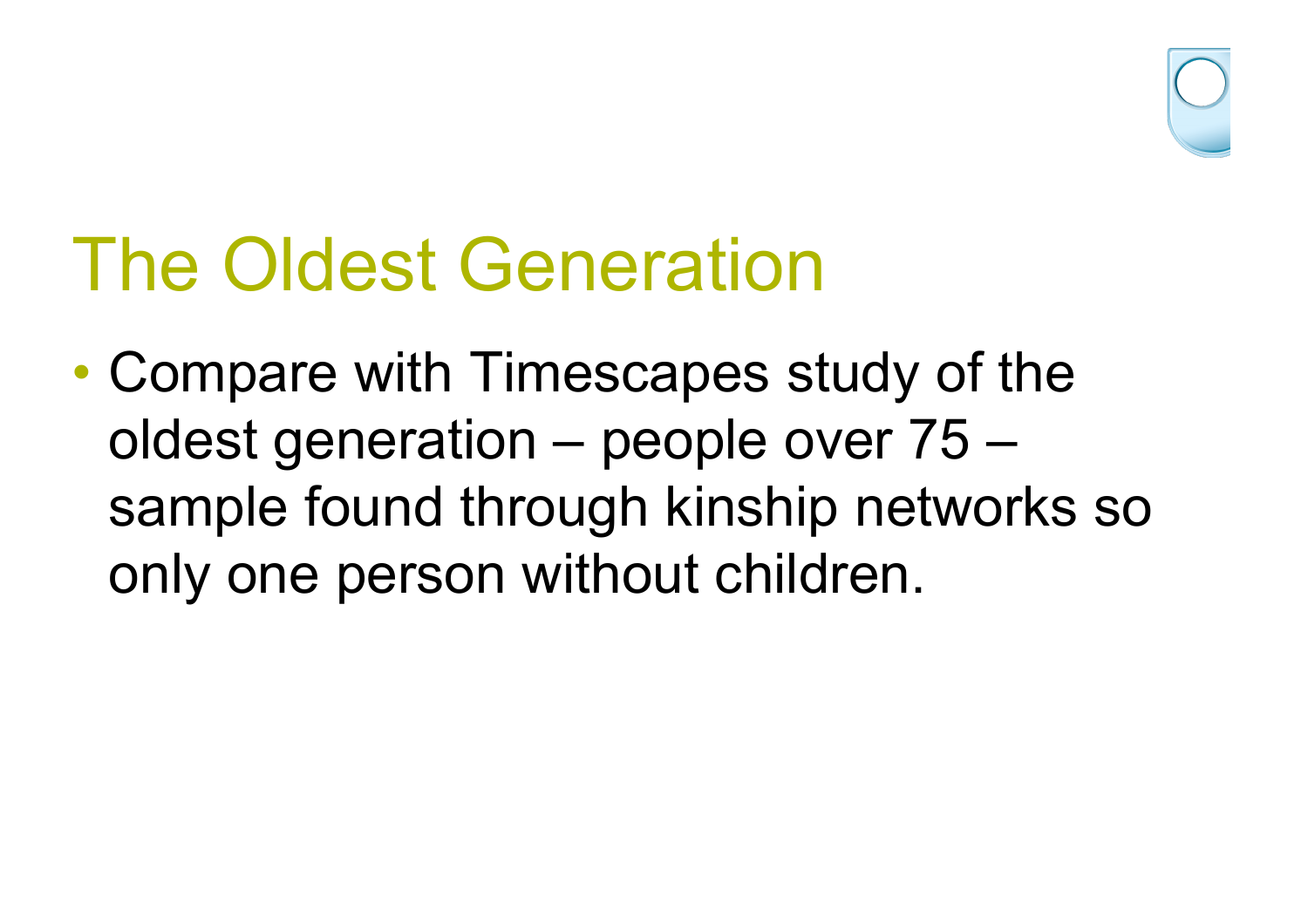## Areas to explore

- How do childless older people make sense of their lives?
- What markers of time are used?
- Are patterns of sense-making gendered?
- How are agency and choice worked with?
- What expectations or plans do they express?
- Differences or similarities in the talk of childless and the talk of those who have children?
- Annual routines used to maintain contact?